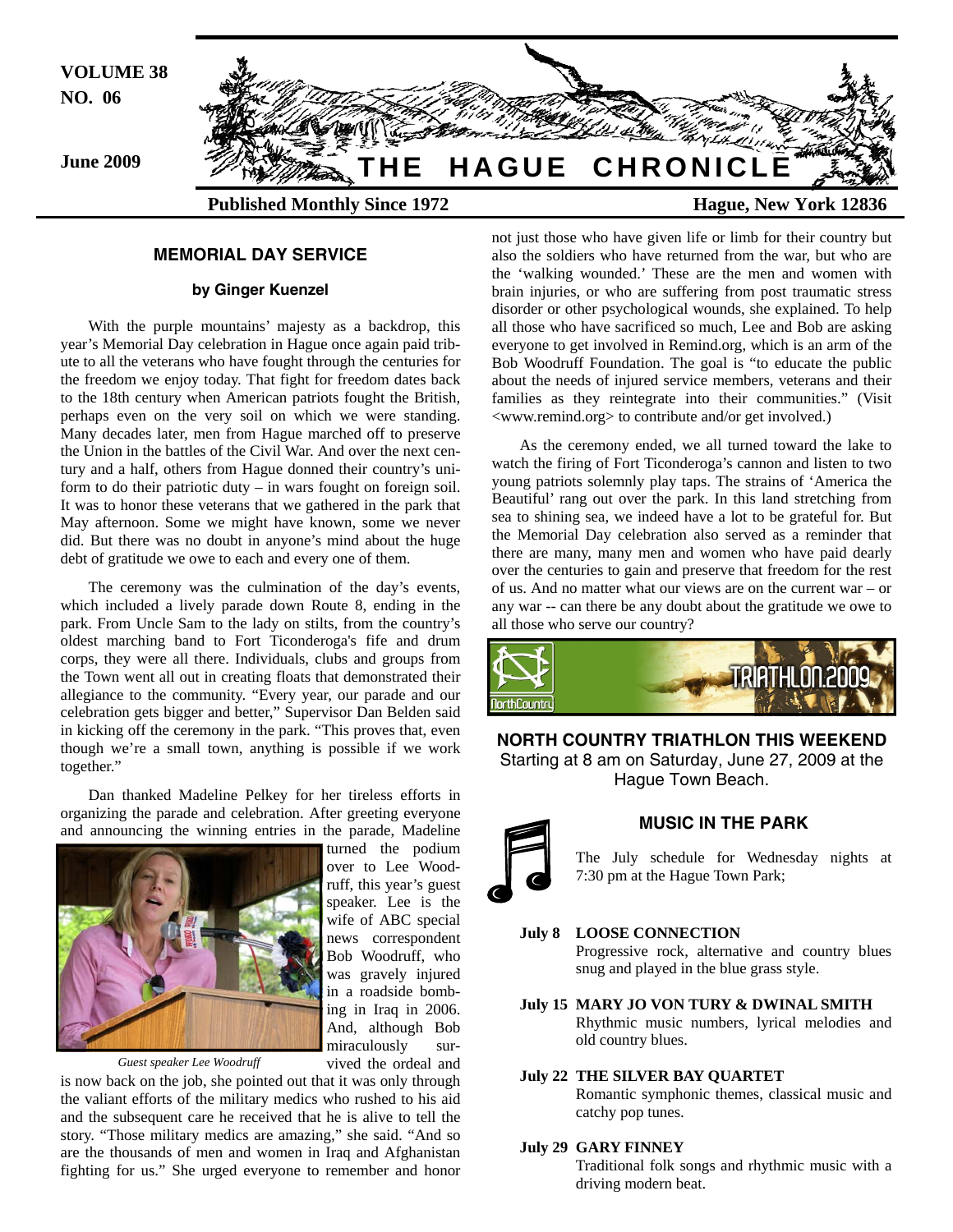# **SENIOR CLUB NEWS**

May's Swinging Senior Luncheon "Catered by Katy" with dessert by member Imogene Frasier was a very tasty success. The menu was most ample and I must say, the chicken salad was uniquely scrumptious. It's rather doubtful that Katy Wells will share that recipe with you, but it doesn't hurt to ask! This gathering was our THANKS TO US luncheon as a treat for all the effort extended in sponsoring Hague's Memorial Day Celebration on May 23, 2009. Members of the Parade Committee were introduced and thanked individually for their specific tasks accomplished during this event, and words of appreciation given to all the Club Members who take part in this endeavor.

The Senior Parade Float, BETSY ROSS - BIRTH OF AMERICAN FLAG, designed by Joan Steitz and Diane Faranick, won the \$100 prize for Most Patriotic Theme. Their Float Committee (Pat Hintze, Maureen Cherubini, Carol Paul, Shirley and Don Carey, Ray Snyder, Gladys Graser and John Brown) combined their many talents, making props, etc. to a winning entry. Plus, during the Funfest, the Senior Cafe, Craft Table and White Elephant tables all made record profits. Jobs well done.

We also celebrated a special birthday for one of our  $90+$ Club Members - Marguerite West! She was treated to a card, gift and lovely tiered Birthday Cake along with the Club's harmonious rendition of HAPPY BIRTHDAY.

## **PROPERTY SALES INFORMATION**

From January through May 2009, 19 deeds for property in Hague were recorded in the Warren County Clerk's Office. Of these most were transfers among family members with no monetary value. The only significant sales were: More to Rappaport \$1,090,000, Whitney to Donohue \$55,000, McCarty to Donnelly \$115,000 and the McCormicks to Pickert \$866,666.

Alison Craig, of Alison Craig Realty, Hague, has given us comparison figures of all sales in Hague, Ticonderoga and Putnam sold through the multiple listing service from January to June 10th in both 2008 and 2009. In 2009, the average sale of sixteen properties was about \$171, 600 per sale while in 2008 thirty properties were sold for an average of about \$300,200 per sale. Alison noted that it does not mean a drop in property values, rather fewer high-end properties were sold.

# **BUSY TRAINING SCHEDULE AT HVFD**



Recently Dave and Mark Martucci, James Belden, Ernie Trudeau, Robert Rafferty, Ted Conant, Linda and Ray Mury, Jocelyn and Pam Fischer, Doug Sham, Janet and John Hanna and Steve Ross completed Emergency Vehicle Operations Course Certification. This greatly increases our ranks of qualified drivers for both ambulance and fire.

Ernie Trudeau, Robert Rafferty, Bill Wells, James Belden, Craig Rypkema, Ray Mury and Jon Hanna completed Phase 1 of the Hybrid Vehicle Safety Awareness Training. This has become especially important considering the frequency of accidents involving hybrids and the danger that they present to emergency responders.

There will be a Fire Police Drill led by Sgt. Bartlett of the Warren Co. Sheriffs Office for Traffic Control on June 23 at our Fire House. All members and area mutual aid companies are welcome to attend.

During the 4th of July celebration we will be demonstrating our new Fire/Rescue Boat, and the recently refurbished Engine #344 will be on display as well.

At our last meeting we welcomed four new members: Harold Bresett, Jim Snyder and Kim Coffin as active members, and Bethany Devino as supportive member. Welcome all!

In the weeks leading up to the triathlon you will often encounter runners and cyclists on the roads in the area. Slow down and give them a break. ... Joe McCranels

# **SCHOOL BOARD RESULTS**

Unfortunately neither Hague candidate, Donna Van Wirt nor Glenn McKee, was elected to the Ticonderoga School Board. Therefore there is now no Hague resident on that Board.

The School budget passed.

**THE HAGUE CHRONICLE** is mailed out by volunteers on the Thursday after the third Tuesday of each month. The News deadline is six days earlier. Please send news or address corrections to the Publisher, Judy Stock at <**HagueChronicle@nycap.rr.com**>.

*The Hague Chronicle* is supported by its readers and you may send your yearly (check your label) tax deductible contribution, made out to **The Hague Chronicle** to:

 THE HAGUE CHRONICLE PO Box 748 Hague, NY 12836-0748

Editor/Publisher: Judy Stock (518-543-6517) Treasurer: George Ianson Editorial Staff: Pat McDonough Layout Editor: Jim Henderson

Our website: **www.thehaguechronicle.org**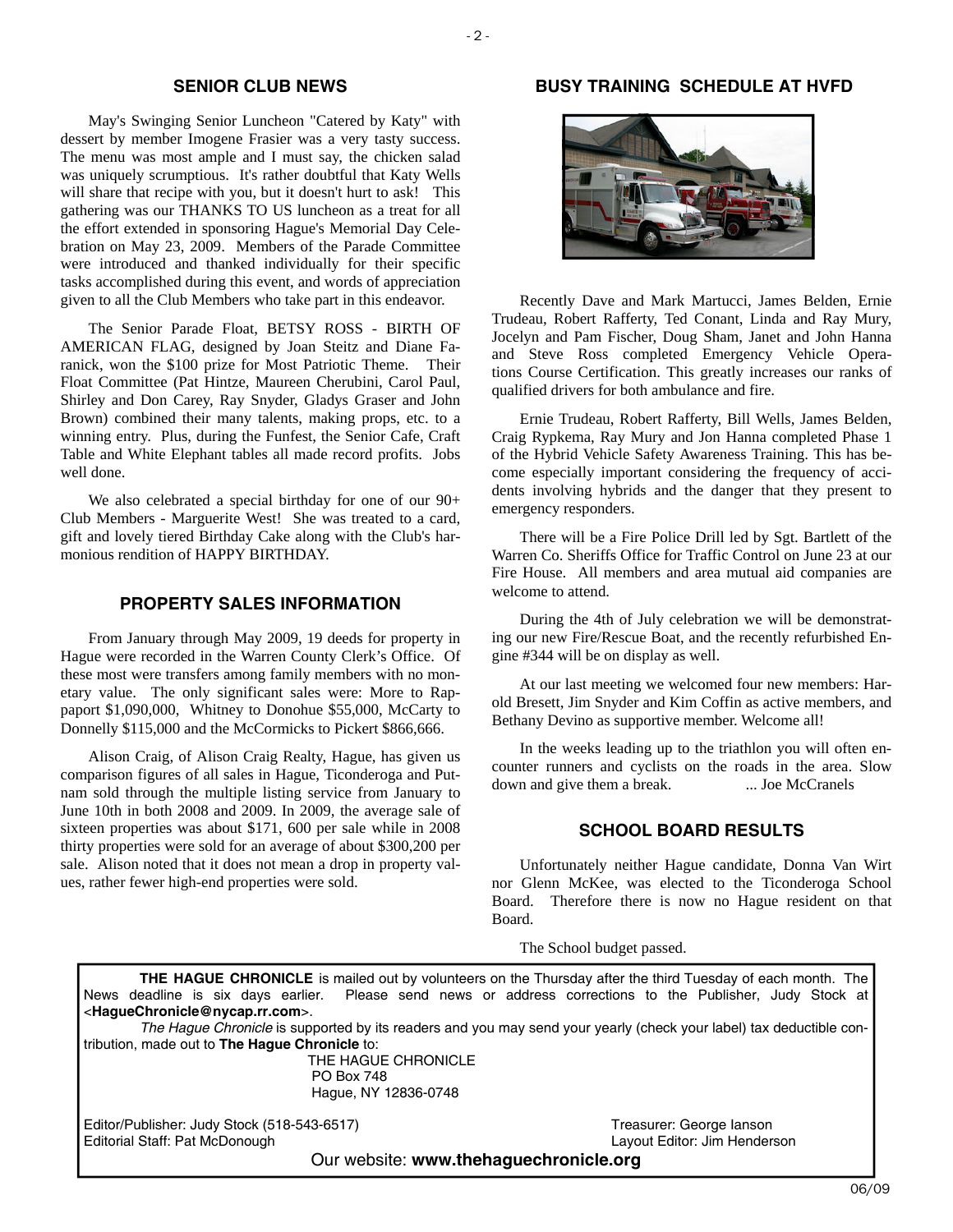### **MEMORIAL DAY 2009**

 $-3$  -

Once again the weather chose to shine down on us even though rain was predicted, making our seventh Memorial Celebration truly a very successful day. The FAMILY FUNFEST was well attended and all the concessions did well. Linda Benway's Dog Show contestants were royally decked out in unique costumes and seemingly enjoyed all the flattering attention. This has proved to be a popular and fun filled event. The children enjoyed the games, face painting and Up Yonda's Educational Presentation. Food options were plentiful, WOKO Radio provided all day music along with the Cambridge Band Concert at noon, and of course, the Dunking Booth prompted abundant laughter.

The GOD BLESS AMERICA PARADE has gained itself a very positive track record. The Marine Colorguard leading Hague's Veteran Memorial quietly set the tone as the names of Hague's deceased Veterans were heard as the unit slowly passed by - names from the Revolutionary War, War of 1812, Civil War, Spanish American War, World War I, World War II, Korean War, Vietnam War and deceased members of the Fire and Rescue - a solitary bagpipe was heard playing in the background. . . . there is no doubt, this is Our Memorial Parade! Our Grand Marshall, Margaret DelSignore, then led the formation consisting of six bands, clowns and classics, dogs and mini-horses, the Keystone Kops, Ragtime Calliope, youth groups, floats, etc. How wonderful it is TO BE FREE to celebrate our day in this manner! ... Madeline Pelkey

# **NOTES OF APPRECIATION**

The MEMORIAL DAY PARADE COMMITTEE - Madeline Pelkey, Emily Cobb, Pat Hintze, Gladys Graser, Joan Steitz, Ray Snyder, Shirley and Don Carey, Maureen Cherubini, Carol Paul, Diane Faranick and John Brown - extends its appreciation to all those who supported, participated and/or attended Hague's Celebration on May 23rd. Special thanks go to the Hague Town Officials and Staff, the Hague Chamber of Commerce, The Kiwanis Club, the Stewart's Shops, Walmart and all the many private donors who contributed.

For advertising we thank the Chamber of Commerce, Hague Market, Northbrook Motel, Hacker Boat, Lonergan's Antiques, Alison Craig Realty, Snug Harbor South, Lake Shore Garage, Juniper Design & Goods, Hague Motel, Locust Inn, Best Electric, Ruah B&B, Emerald's Restaurant, Carillon Restaurant, Montcalm Manor, Lin's Dog Grooming and WOKO Radio. Thanks also to The Hague Chronicle, Post Star, Lake George Mirror, GF Chronicle, Times of Ti, Lake Champlain Weekly and Adirondack Pennysaver.

We thank the Marines, American Legion, Veterans and Reenactors. We thank the Parade Judges Joyce Barker, Craig Lonergan and John McDonald, Jr. For Traffic/Parking Control, we thank Ray Snyder, David Snow, the HVFD and Henry Bariteau, Jr. with his crew from the Fire Police Association of Hudson Valley, as well as Bruce Clark, Dan Steitz, Art Steitz, and Martin Fitzgerald, Sr.

We especially need to thank Lee Woodruff who graciously filled in for her husband, Robert, as Guest Speaker at our Memorial Service. We thank all of you who offered your helping hands to the Seniors that Saturday in numerous areas. Thanks to Linda Benway for the very popular Dog Show and to the Fire Department for the BEST BARBECUE IN THE NORTH! ... Madeline Pelkey

# **MEMORIAL DAY PARADE WINNERS**



**BEST IN PARADE** to Hague Post Office - "OUR TRUSTY MAIL CARRIER"

**MOST CREATIVE** to Alison Craig/Susan Darrin - "ALISON CRAIG REALTY - KING'S GARDENS"





**BEST ADIRONDACK** to Hague Fish & Game Club - "FISHING SPORT OF THE SEASONS"

**MOST PATRIOTIC** to Hague Senior Citizens Club - "BETSY ROSS-BIRTH OF AMERICAN FLAG"





**BEST YOUTH** to Girl Scout Troop #3256 - "COOKIES & CREAM"



**HONORABLE MENTIONS** 

"VERY TALL STILT WALKER"





Nevaeh Trudeau, Anthony & Nicholas Fenimore "RECYCLING MUNCHKINS"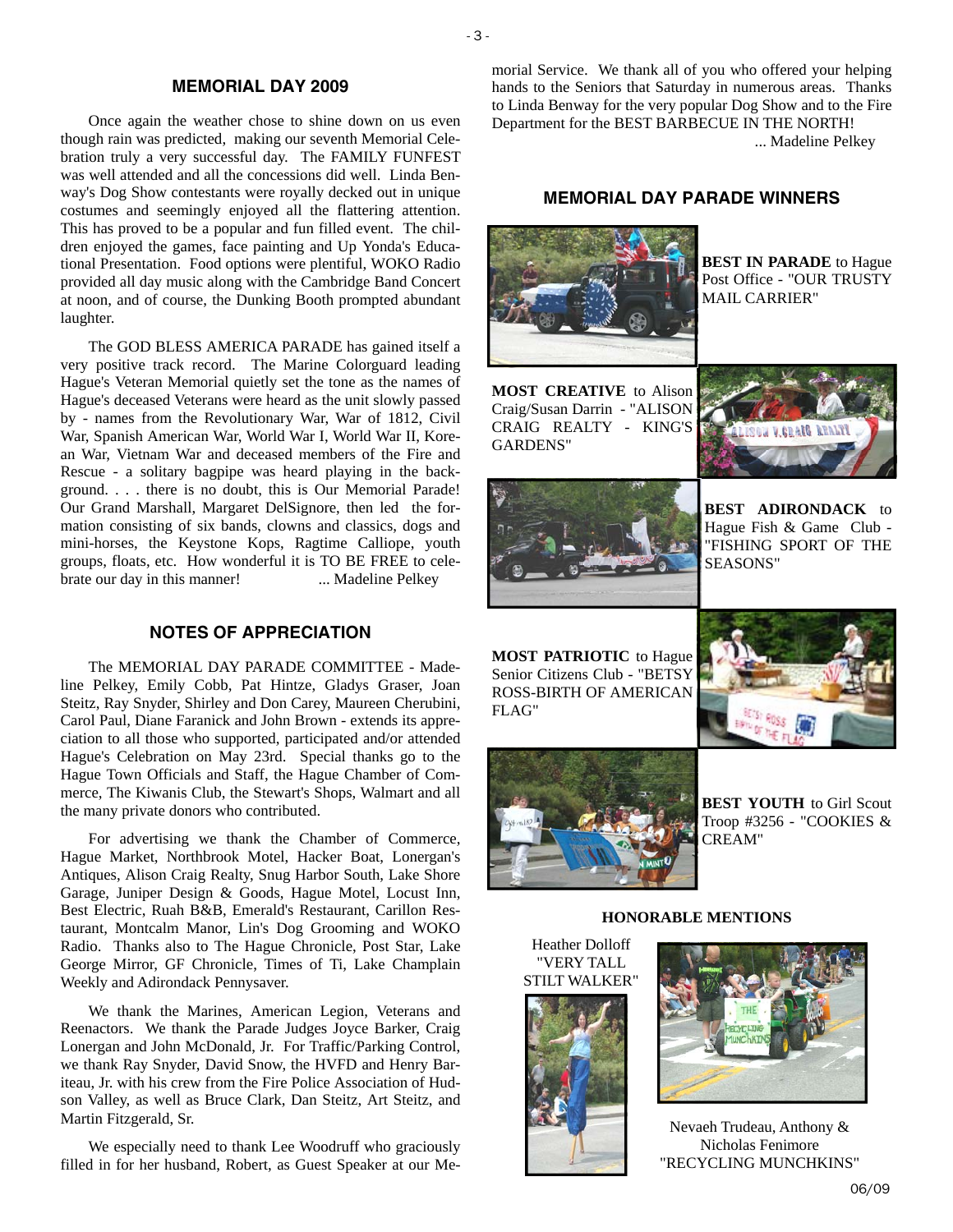# **TOWN BOARD MEETING - 6/9/09**

Supervisor Belden and Council members Gladu, Meola, Martucci and Frasier were all present.

Prior to the regular meeting, a representative from Elan Planners described the latest plans for the American Legion building and surrounding park area. They will be putting the building on the northwest corner of the property so that there will be more room for the open area and it will not infringe on the DOT right of way. There will be a large memorial bell as well as stone memorials with names of veterans. Included will be only persons who were in Hague when they went into the service. Council member Frasier reported that the American Legion was pleased with the plans.

The regular meeting opened and a moment of silence was held for Helen Jordan and Victor Gunther.

The Privilege of the Floor was extended to several people:

- John Goehrig asked about sewer EDUs which will be addressed in the special Board meeting on June 22, 2009.
- A complaint was heard about the Town parking lot next to the Baptist Church. It was reported that men have been seen from the street urinating in the parking lot. People have been leaving bottles and glasses and smoking pot in the area. At times they have been there until quarter of three in the morning. A discussion ensued as to what measures the Town has taken. Councilman Meola said that since it belongs to the Town it could be closed. Councilman Gladu noted that whether in the parking lots or woods there is partying and "we don't have a set of solutions that goes after the problem." Supervisor Belden said he will draft a letter to see if more police patrols could come through the Town.
- Chris Navitsky noted that the proposed resolution on Town opposition to the stream corridor regulations was based on some reasons that were not correct. Others felt that they should go ahead with the resolution. The Town Board seemed to be most upset that they were not involved in the decision making by the LGPC.
- Councilman Meola introduced Donna Wotton, a professional event planner, who has volunteered to work in conjunction with a committee organized by Meola to plan an Oktoberfest event. This event will help promote the Town and local businesses. The date the committee originally hoped for was September 26, 2009 which is the date already scheduled by the Republican Party for their annual Oktoberfest so the date is not finalized.
- In response to a question from Gene Moran it was noted that the charge for recyclables of \$1 is only if you aren't taking up any garbage. Gene expressed concern about recyclables being tossed away..

#### **Town Board Committee Reports:**

#### **1. Assessor & Justice:**

The final tax roll will be ready on July 1st and at the end of July the real tax levy will be known.

After much discussion the Board passed a motion to have the Town Attorney write a letter to a property owner with dogs who has been asked to "abate a nuisance" due to barking. The motion calls for "an immediate resolution for the barking problem by July 14 and if not done by then, the next step will be a summons of complaint."

#### **2. Buildings & Grounds/Enhancement:**

 Work continues on Community Center projects. Councilwoman Frasier reported that the three entrances into Town have been planted and thanks are extended to the Carillon Garden Club.

#### **3. Finance & Insurance:**

An audit report has been received from the independent auditor hired by the Town for \$6600. Councilman Meola complained that although it had a couple of recommendations it was very vague. The report referred to the Supervisor by the wrong name, which might indicate a generic type letter. Also it is customary for an examiner to meet with body that hired him.

#### **4. Fire Department:**

 Councilman Martucci reported on the HVFD and mentioned that they are having special training on fighting fires of hybrid cars.

#### **5. Highway:**

 Superintendent Don Smith was not able to be at the meeting but appreciates all the good wishes for recovery from his accident.

#### **6. Museum & Historian:**

 Councilwoman Frasier noted the Hague Historical Society will have a program on the Sexton sisters.

#### **7. Personnel:**

No report.

#### **8. Planning/Zoning/Stormwater:**

 Councilman Gladu reported on Planning Board activity and noted that it has the exclusive jurisdiction over site plan review.

#### **9. Recreation Promotion & Youth:**

 Councilman Meola reported on the summer music program for youngsters at Silver Bay and on the County youth bureau.

#### **10. Sewer Districts #1 & #2:**

 A little glitch reported but everything should be back on track by now. Supervisor Belden noted that the engineers are doing a good job and actually are ahead of schedule.

#### **11. Town Park:**

 Councilman Meola reported that Phil Swanson had made and donated new signs for the lifeguard area. There was contin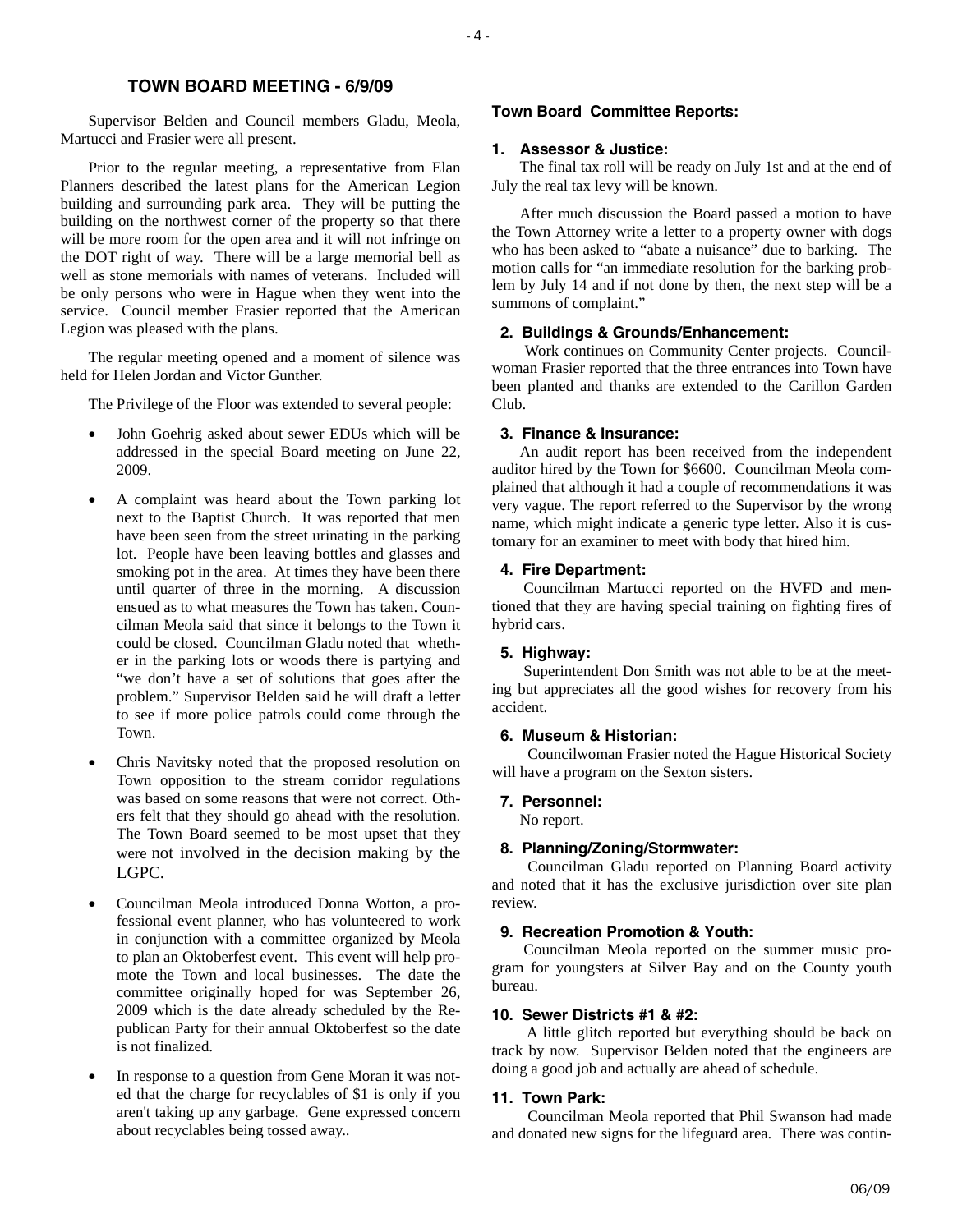ued discussion about the geese "problem" at the beach. The Town has a sweeper that picks up after them and it was noted that it needs to be done every day. The Board is continuing to look at other solutions to the problem - the netting would be quite expensive.

#### **12. Transfer Station:**

A new contract has been agreed upon with Casella Waste Management.

#### **Under some of the other business the Board:**

Announced receipt of information about the September 18- 20, 2009 celebration at NYS Crown Point Historic Site and Campground commemorating the 400th anniversary of the first European exploration of Lake Champlain by Samuel de Champlain.

Approved 3-2, a resolution to urge the WC Board of Supervisors to continue to fund operations for the Warren County Fish Hatchery.

Authorized signing the amendment agreement for use of County Motor Fuel System.

Authorized \$1250 to help retain the WC GIS program.

Tabled a resolution opposing the LGPC's decision on revised stream protection.

Approved a resolution in opposition to the APA's NYS new proposed regulations to ban the use of burn barrels.

#### **PLANNING BOARD - 6/4/09**

Chairman EJ Siwek, Dick Frasier, Pam Peterson, Bruce Clark, Mike Cherubini, and Martin Fitzgerald were present and John Brown was absent.

#### LAPOINTE (24-1-43), 9042 Graphite Mt Rd, (TR-3)

Applicant applied for a minor subdivision of a 40.47 acre parcel creating three lots consisting of a 2.25 acre (with house, barn and garage apartment), a 1.32 acre parcel and a 36.90 acre parcel. The application was deemed complete and a public hearing will be held on 7/9/09.

## LTP HOLDINGS, LLC - Uptown Store (43.5-1-5) 9819 Graphite Mt Rd (hamlet)

Applicant requested a modification to the approved use of the property, which was as a retail bakery, to include a restaurant with outdoor and wine service. A public hearing was held and several people from among the 30 present spoke in favor of the application with none opposed. The application was deemed complete and then approved with conditions relating to noise, lighting and fencing.

### GINN/DELARM - Firehouse Restaurant (43.5-1-3), 9813 Graphite Mt. Rd (hamlet)

The applicants requested approval to serve food and alcoholic beverages on the restaurant's rear concrete patio and in front of the Restaurant. The PB approved the application with service times as follows: the kitchen will be opened until 11 pm and last call is between the hours of 1 am and 2 am. Smoking will be allowed at the front of the building and the DOH final approval must be provided.

#### **ZONING BOARD OF APPEALS - 5/28/09**

Chairman Robert Goetsch, John Hanna, Glenn McKee, Martin Fitzgerald, II and George Ianson were present while Bill Pittman and Lindsay Mydlarz were absent.

#### NAVITSKY (93.19-1-10), 7763 Lakeshore Drive, RC

A public hearing was held and then the ZBA approved the variance for a fence with the condition that it would not be erected until a work permit is approved by the NYS DOT since part of the fence will be on the State right-of-way.

# **SILVER BAY INTERIM DIRECTOR**

When Silver Bay Executive Director Martin Fink left last fall to pursue other interests, the Silver Bay Board of Directors turned to its Vice-Chairman to lead the Silver Bay YMCA of the Adirondacks. Vincent Smith is now serving as Interim Director, having served seven years on the Board.



*Vincent Smith* 

After graduation from Harvard and then Yale Law School, Mr. Smith started a 30 year career as a NY real estate lawyer working mainly with commercial properties. Coming from a family interested in the theater, Vincent began acting at age 8 and his involvement continued over the years as he was intrigued by creating set design to create the proper atmosphere. This interest led to studying feng shui and a parallel career as an interior designer and an environmental pyschologist business consultant, currently affiliated with a national consulting firm, Panergetics (see <www.panergetics.com>).

Lawyer, design consultant, teacher, author and now interim director of Silver Bay, Vincent Smith brings a varied background and a special appreciation for the spiritual energy and healing nature of Silver Bay with a vision for its future.

Vincent was originally introduced to the Silver Bay area through his wife, Alice (Silkworth) and has been coming to vacation at Silver Bay for over 30 years. He and his wife have 3 children and 4 grandchildren.

#### **LGLC EVENT**

The Lake George Land Conservancy (LGLC) will hold a family hike to the great blue heron rookery in Gull Bay Preserve, Putnam on Saturday, June 27, 2009 from 9 am - 1 pm. You can watch the majestic birds as they interact as a colony and get their young ready to leave the nests. Along the way you can learn about the natural landscape and its plants and animals. The 2 1/2 mile round-trip hike is of moderate intensity and appropriate for most ages. Pre-registration is required so call Sarah at 518-644-9673 right away. Visit <www.lglc.org> for more information.

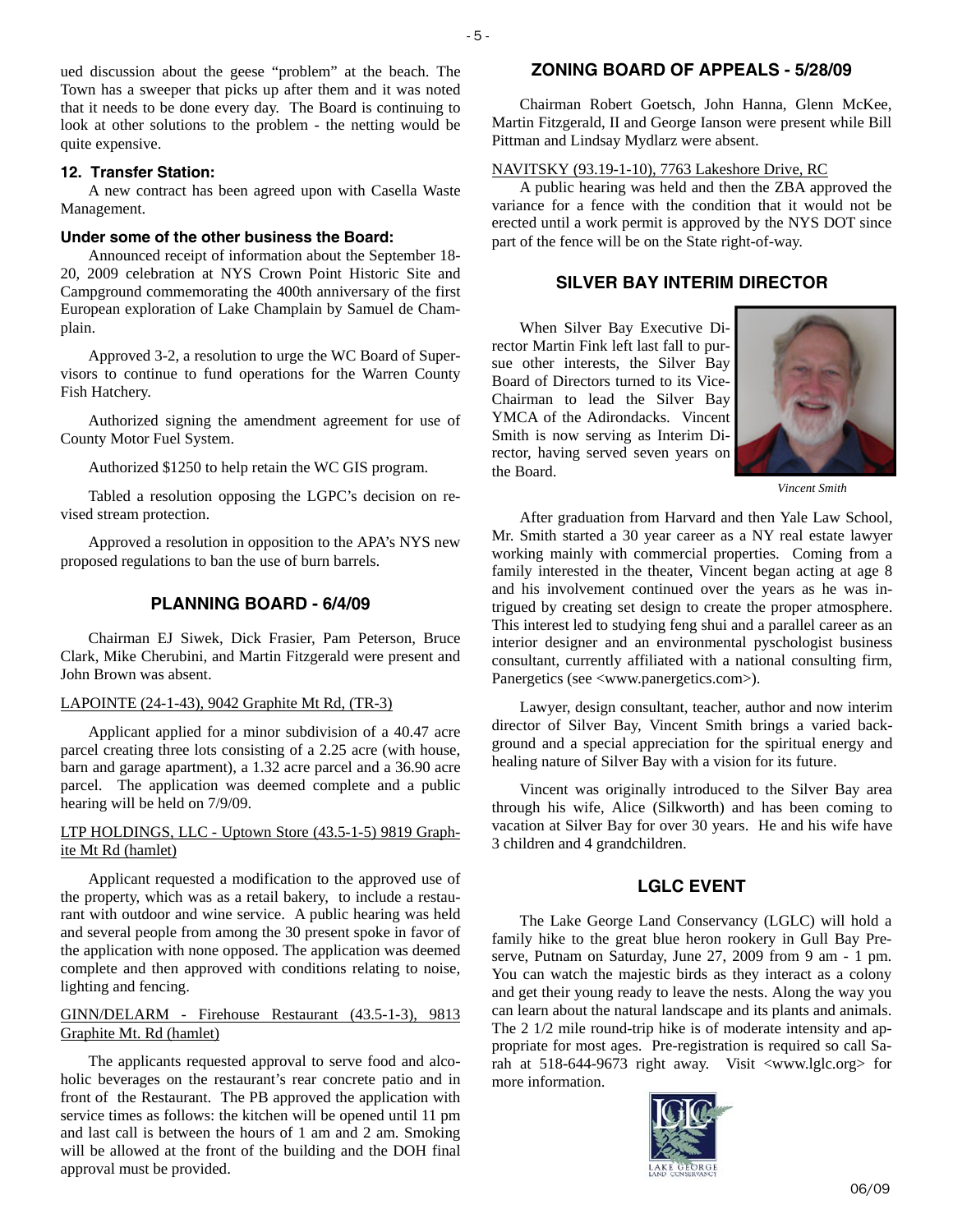# **GRACE CHAPEL CELEBRATING 125 YEARS**

Grace Chapel, on Sabbath Day Point, will be celebrating it's 125th year in 2009 and welcomes all to the Worship services scheduled for Sunday at 9:30 am. The services and the celebrants for the first half of the summer are as follows:

- June 28 The Rev. Dr. John B. Paterson
- July 5 The Rev. Charlotte P. Gosselink
- July 12 The Rev. Bruce Tamlyn
- July 1 The Rev. James Neevel
- July 26 The Rev. Deadra Bachorik Aston

On August 8th the Chapel plans an ice cream social, with an afternoon of fun and games. There will be a special service, commemorating the 125th year and completion of the stained glass renovation on Sunday, August 9th at 9:30 am. All are welcome and further details will be in the July issue of The Hague Chronicle.

#### **GRACE CHAPEL CHAMBER MUSIC**

Prometheus Brass will open the *Chamber Music at Grace Chapel* series, "Music for Summer Evenings," with a concert at 7:30 pm on Friday, July 3, 2009 at Grace Chapel on Sabbath Day Point. The brass quartet will play works by Gabrieli, Gershwin, Joplin, Ramsoe, Sousa and others. Join them for a fun evening to kick off the holiday weekend.

This year the series presents 5 concerts. The remaining concerts are Saturdays: July 11, the Silver Bay String Quartet; July 18, Thomas Wolf, tenor singing music from American Musical Theater; August 1, Trio Threed, a trio of 2 oboes and English horn playing music from Beethoven to Gershwin; and August 15th, Gramercy Brass Quintet. Each concert begins at 7:30 pm at Grace Memorial Chapel and will include music from the 1880's in honor of the Chapel's 125th Anniversary this year. A freewill donation will be taken at the door. For further information, please check <www.gracememorialchapel.org> or call Sandra Coffin at 543-6044.

This series is made possible, in part, with public funds from the New York State Council on the Arts Decentralization Program and Warren County, administered locally by the Lower Adirondack Regional Arts Council.

#### **FARMERS MARKET**

The Warrensburgh Riverfront Farmers' Market on the banks of the Schroon River in Warrensburgh continues every Friday through the end of October. From plants to poultry, gourmet greens to goat cheese, pies to peanuts, soaps to spices, granola to Granny Smiths, maple syrup to meats, hickory barbeque sauce to chunky chocolate brownies, summer wines to cider donuts, every Friday afternoon they are "Bringing the Farm to You" in the heart of the historic Mill District.

# **SAVING PUTNAM CHURCH**

The Putnam Presbyterian Church, a beautiful and significant landmark in the Putnam community, was organized in 1803. The present building with its soaring steeple is framed against granite cliffs, with sweeping views over the woods and farms of Putnam. It is a community treasure but is in serious need of "fixing up"; a new coat of paint, steeple repairs, attention to drainage.

The cost of painting the building, addressing the repairs and drainage needs exceeds \$40,000 based on recent bids. The Church has received several very generous gifts from members and former members, a wonderful first step to the capital campaign needed to address the on-going issues of an aging structure. Now the congregation is entering the campaign phase of going to the members, supporters and friends of the Church in the surrounding communities, asking them to help us raise the balance of the funds we need - \$15,000.

We have a unique plan to raise the money - we are asking people to "buy buckets of paint", with each bucket representing a \$30.00 donation to the capital needs of the building. Our goal is to "sell" 500 gallons to raise our goal. (We also are offering "quarts of paint" for \$10.00). Whether or not you are a member of Putnam Church, you have an opportunity to join with others to protect this beautiful historic landmark. Your contribution can be sent to Putnam United Presbyterian Church, Putnam Station, NY 12861.

### **FISH & GAME CLUB STEAK ROAST**

The Hague Fish & Game Club will hold it's Annual Steak Bake on Saturday, July 11, 2009. The dinner will consist of a grilled NY Strip Steak, baked potato, salad, roll and dessert for \$13. There also will be a Horseshoe Tournament, with a \$5 entry fee per person, starting at 2 pm and prizes will be awarded. A famous, local DJ will be spinning your favorite tune for your enjoyment in the sunset hours.

#### **NEW GROOMER FOR SNO-GOERS**

The Hague Sno-Goers have purchased a used Bombardier Bombi 100 and 04-08 Mogul Master Drag. This equipment will help make the trails safer and smoother for snowmobilers riding the Hague trails. The new paint job was shown in the Memorial Day Parade.



There are 20 miles of trails that go to Jabes Pond and downtown Hague. There are many scenic views along the trails and there was even a picture of some local riders in the March '08 issue of New York Snowmobiler.

The Sno-Goers will soon have a fund raising raffle. ... Tom Haskell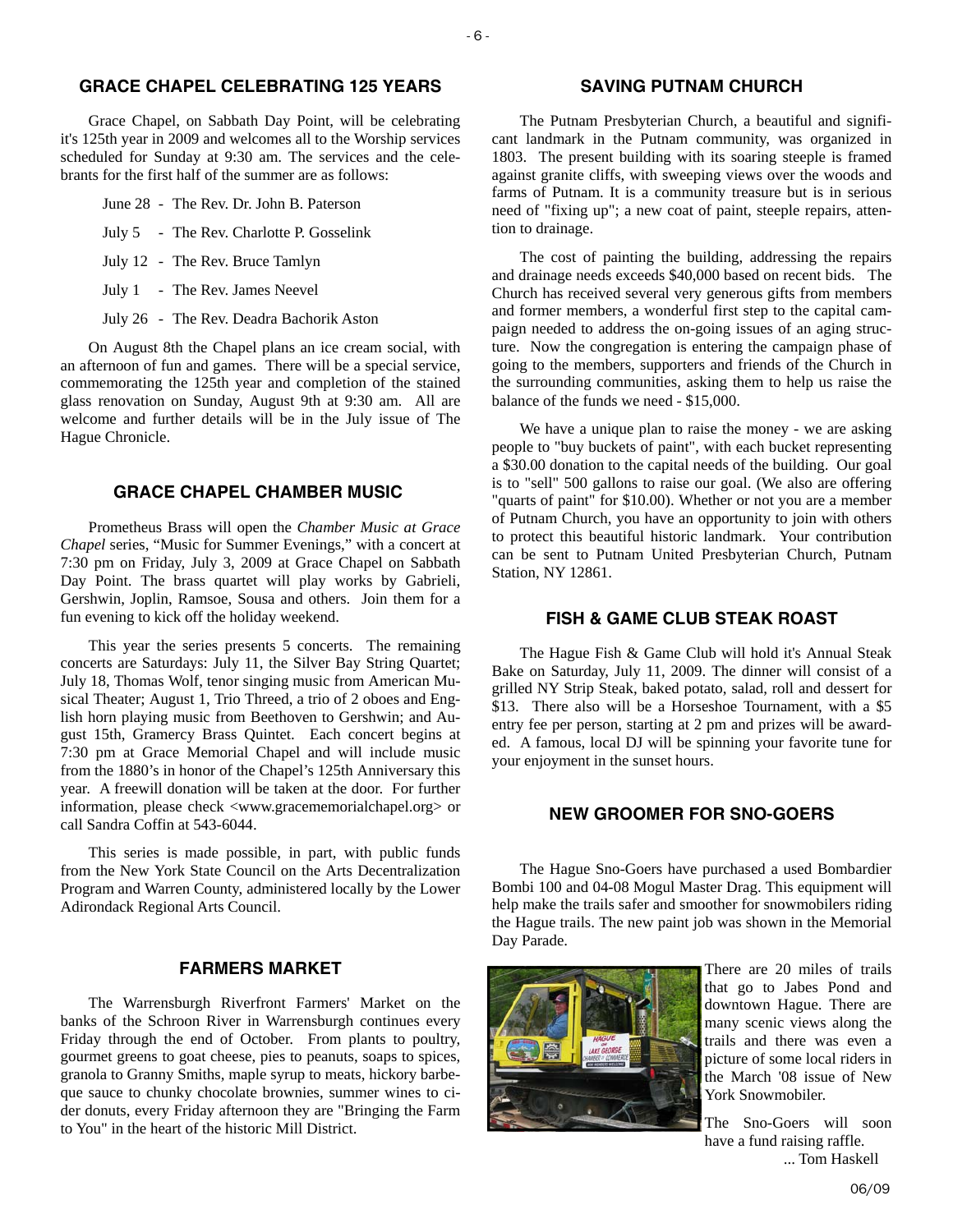

*Researched by the Hague Historical Society* 

- 7 -

Here's a snippet from a column entitled "The Glorious Fourth" in the July 1980 Hague Chronicle: " . . . The first fifty years after the birth of our nation, the observance of the FOURTH was a fairly solemn occasion accompanied by Church services, especially in New England. The first recorded July oratory (later known as "oratorical over-indulgence") was given by David Ramsay in 1794. "Let us forward this desirable Revolution . . . that other nations, struck with the fruits of our excellent Constitution, may be induced by free choice to model their own, or similar principles." These words have been echoed by Jefferson, Lincoln and other public figures up to the present day.

"Starting in 1830, however, the day was given over to festivities, firecrackers and gorging. At Cadiz, Ohio, in 1840 the spirited 'log cabin boys' consumed 2,100 pounds of bread, 1,100 pounds of ham, 15 young pigs, 500 pounds of cheese, a barbecued ox weighing 1,500 pounds, and needless to say plenty of hard cider."

"Quotations from A SEASON OF YOUTH by Pulitzer Prize winner, Michael Kammen."

# **HAGUE HISTORICAL SOCIETY**

The publication date of The Hague Chronicle this month precluded us from including any news of our June Annual Meeting. Look for details in the July issue.

In the meantime, be sure to mark your calendars for Tuesday, July 28, when our Natural History program on birds will be given by Mike Peterson. Program starts at 7 pm and we hope to see many of you there! ... Pat McDonough

# **MOHICAN CRAFTERS CELEBRATE A BIRTHDAY**



The nimble-fingered group of ladies pictured above celebrated Marguerite West's birthday earlier this month. These crafty ladies -- with an age spread of 40 years -- meet on the first and third Tuesday of the month at 10 am for an hour of needlework and chat and then a brief interlude for refreshments. They are truly "the last of the Mohicans"; the original group was the Mohican Chapter of the NYS Home Bureau that once numbered 55 women. Pictured are: seated, Blanche Hanna, Marguerite West, and Gertrude Raczkowski; standing, Jo Wray, Jackie Ambra, Maureen Cherubini, and Pat McDonough.

# **Weather Report** by JoAnne DeFranco

# **Weather Report for 5/15/09 — 6/19/09**

The past four weeks have been like spring – cool and rainy. This is a bit unusual for Hague and the North Country. We don't usually have spring-like weather. We go from winter right into summer heat. The last day for possible frosts in our Zone 4 growing season is May 31st. This means if you plant tender annuals and vegetables outside before this date there is the possibility that a frost could kill them. We had frost warnings this May on May 18, 19, 25 and 26 and on June 1. Although areas around the Lake did not freeze, the higher elevations of Graphite and Chilson did experience a late season frost.

There were three gorgeous days during the past few weeks. May 15th was sunny and warm (82) and June 16th was sunny and clear at 72 degrees. Our warmest day occurred early in the reporting period on May 21 at 90 degrees. Since then a cooling trend has dominated our weather pattern varying from 72 degrees to mid 60's and even high 50's.

Rain has been plentiful especially on May 16th with an extreme downpour at 5:30 pm that continued into the night. I noticed several driveways had washouts as did Route 8. May 27th was an all day rain of .62". Then rain again on May 28th with 1.1". On June 9th, there was .55" rain and again on June 12 at .95". June 13 started out sunny but by 3 pm it was raining. Sunday, June 14th was a clone of Saturday. Monday, June 15th brought afternoon thundershowers with .49" rain. Albany received violent storms and hail. Thursday June 18th was an all day rain amounting to .5 by 5:30 pm. The forecast as we go to press is for two more days of rain. At least we won't have to water the gardens for awhile!



# **GARDEN TIPS**

Known for her beautiful gardens, JoAnne De-Franco has shared these special tips:

1. With all the rain we have experienced, the slugs are making an early appearance in the garden. I have found the best way to get rid of these creatures is to put out empty tuna fish cans and fill them with beer. Slugs can not resist the yeast aroma. They climb in and drown. They can have one last grand party in the beer before passing on – not a bad way to go. You should empty the cans frequently and refill with fresh beer. Move the cans around to get all areas of your beds.

2. My second tip concerns mugho pines. If yours are looking like many of the needles are missing, you may want to take a second look. Look closely and you will see many small green/grey worms at the base of the shoots that are eaten. These are pine sawfly larvae. They hatch out at the end of May to mid June. To get rid of them, simply knock them off into a can or bucket of water to drown them. If this is unappealing, you can spray them with pesticide

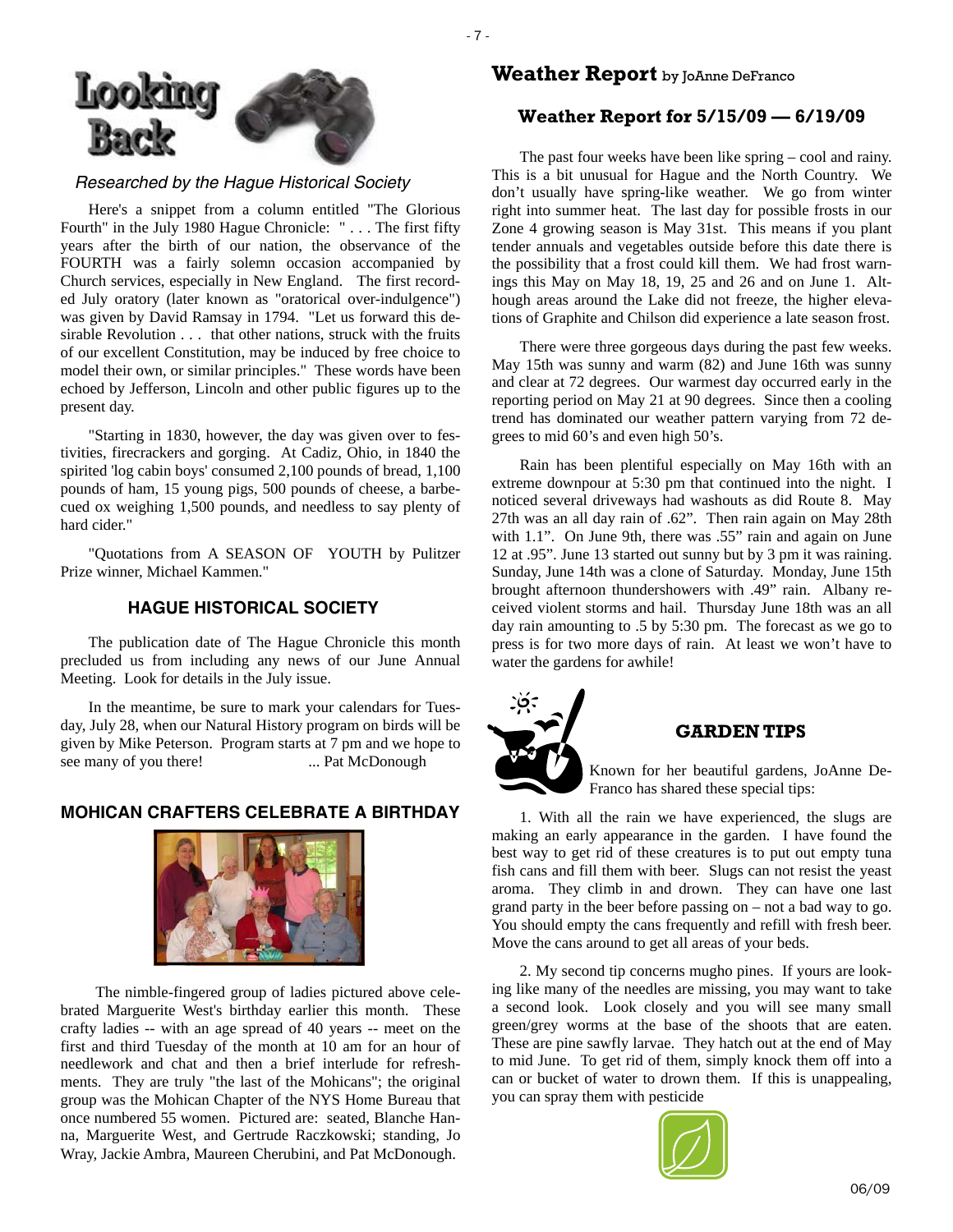# *~SOUNDINGS~*

BORN: A son, Brady Michael, on May 25, 2009, to Lindsay and Michael Mydlarz of Hague. Brady, grandson of Edna and Dick Frasier of Hague, joins sister Alyssa.

BORN: A daughter, Alaythea Joy, on June 12, 2009, to Jennifer and Bryon Lockhart of Mt. Laurel, NJ. Alaythea is the granddaughter of Jim and Madeline O'Toole of Hague. She joins three brothers and two sisters.

ENGAGED: On June 4, 2009, Julia Fach, daughter of Mr. and Mrs. Wesley Fach of Poway, CA to PFC Robert Underwood III, son of Robert and Elizabeth Underwood of Silver Bay and Haymarket, VA and grandson of John and Jan Breitenbach. A May 2010 wedding is planned in California.

CONGRATULATIONS: To Willa Shakeshaft who has received another award for her art work. Her entry in the "Picture Washington County" Youth Art Competition earned an Honorable Mention and is on display at the Washington County Fair Farm Museum.

CONGRATULATIONS: To Michael Michela, son of Joe and Deb Michela of Clifton Park and Hague, who graduated from the State University of New York at Cortland with a Bachelor of Science Degree in Physical Education in December 2008. While attending Cortland, Mike was a member of the Division III junior varsity and varsity Red Dragon football team. Since graduation Mike has obtained his teacher certification and is currently substitute teaching.

DIED: Helen Jordan, 96, of Hague on June 1, 2009. She is survived by her daughter, Helen Goetsch of Hague and a son, Stephen Jordan of New Jersey as well as many grandchildren.

DIED: Victor Gunther, 89, of Hague and Tucson, AZ on June 7, 2009 in Ticonderoga. Victor and his late wife, Ethel became summer residents of Hague in the 1960's. He is survived by his sons Wayne and wife Lori, of Ridgecrest, CA, and Barry and his wife, Dee, of Tucson, AZ and by his daughter, Wendy and her husband Steve Kroft, of Marina Del Rey, CA.

MEMORIAL: The family of Cynthia Bovard McCranels, who died on February 23, 2009, invite her friends to a reception in celebration of her life on Saturday, July 11, 2009, from 4 - 6 pm at the Boathouse at Silver Bay Association.

MEMORIAL: A Celebration of Life will be held on July 12, 2009 at 3 pm at the Northern Lake George Yacht Club in Friend's Point, Hague for Delmar Dhein, who died at home on February 20, 2009.

#### **LGA EVENTS**

The Lake George Association (LGA) is holding several interesting programs and events this summer. They include "Build your own Rain Barrel" on July 1, 2009 at 5:30 pm at the LGA office, a talk on "Inspiring the Writer's Life" with Nancy Scarzello on July 2, 2009 at 7 pm at the LGA, Carl Heilman Book Release Party and BBQ dinner on July 9, 2009 at 5:15 pm at Canoe Island Lodge, "Aquatic Invaders" about invasive species on July 10, 2009 from 10 - 11 am at Shepard Park, Lake George Village, Volunteer Stream Clean Up on July 15, 2009

at 9:30 am meeting at Bolton Landing Town Hall, "LGA Summer Splash", dinner and dancing at The Inn at Erlowest, Lake George on July 17, 2009 at 6:30 pm, Annual Loon Census on July 18, 2009 from 8 am - 9 am and " Food Webs" on July 24, 2009 from 10 - 11 am at Rogers Park, Bolton Landing.

Advanced registration and fees may apply to some of these events. For further information call the LGA at 668-3558 or see <www.lakegeorgeassociation.org> .

# **TICONDEROGA FESTIVAL GUILD**

The Guild has announced the schedule of summer events for 2009. Opening the season for the Tuesday evening concerts will be Woods Tea Company on July 7 at 8 pm. The traditional opening night buffet will be offered during intermission. Because of the necessity of booking another group in August, the Ti Talent night will be July 14 instead of at the end of the season. Local artists may sign up to participate in this "open mic" format. On July 21, Rich Bala, the Baladeer, will offer songs of lakes and canals as a salute to the 400th anniversary of Champlain's discovery of the lake. Vintage and contemporary music will be offered by Town Meeting on July 28. The evening concerts have an admission fee of \$10 for adults and \$5 for students.

The Wednesday morning Arts Trek programs for children will begin with the Zucchini Brothers on July 8. One very exciting program will be presented by Two of a Kind, who with their twin sons, will hold a songwriting workshop at the Heritage Museum (across the street from the Guild tent on Montcalm Street) on July 15 followed by a program under the tent. They will help children write a song about Lake Champlain, its heritage and use, which will be performed by the songwriters during the program. The Seagle Colony will present their children's opera, Carmenella, on July 29. Thanks to funds raised by contributions and donations, the Wednesday morning Arts Trek programs are free for area children and those who bring them.

With no children's summer program this year in Ticonderoga, the summer Arts Trek programs will provide a local event for young children. For further information or to find out how to help support these programs, call 585-6716, or see <www.ticonderogafestivalguild.org> or contact the Guild by email at <tfguild@capital.net>.

#### **TMS HONOR ROLL**

Congratulations to the following students in the Ticonderoga Middle School (TMS) who were on the honor roll for the third marking period

Grade 6— First Honors Ian Lawrie Grade 7—First Honors Jeanette Coon, Ty Denno, Sean Lawrie, Kimberly Porter Grade 8— First Honors Grace Ginn, Bryana Goetsch, Karney Manning, Jordan McKee Grade 8—Second Honors Michael Ferrer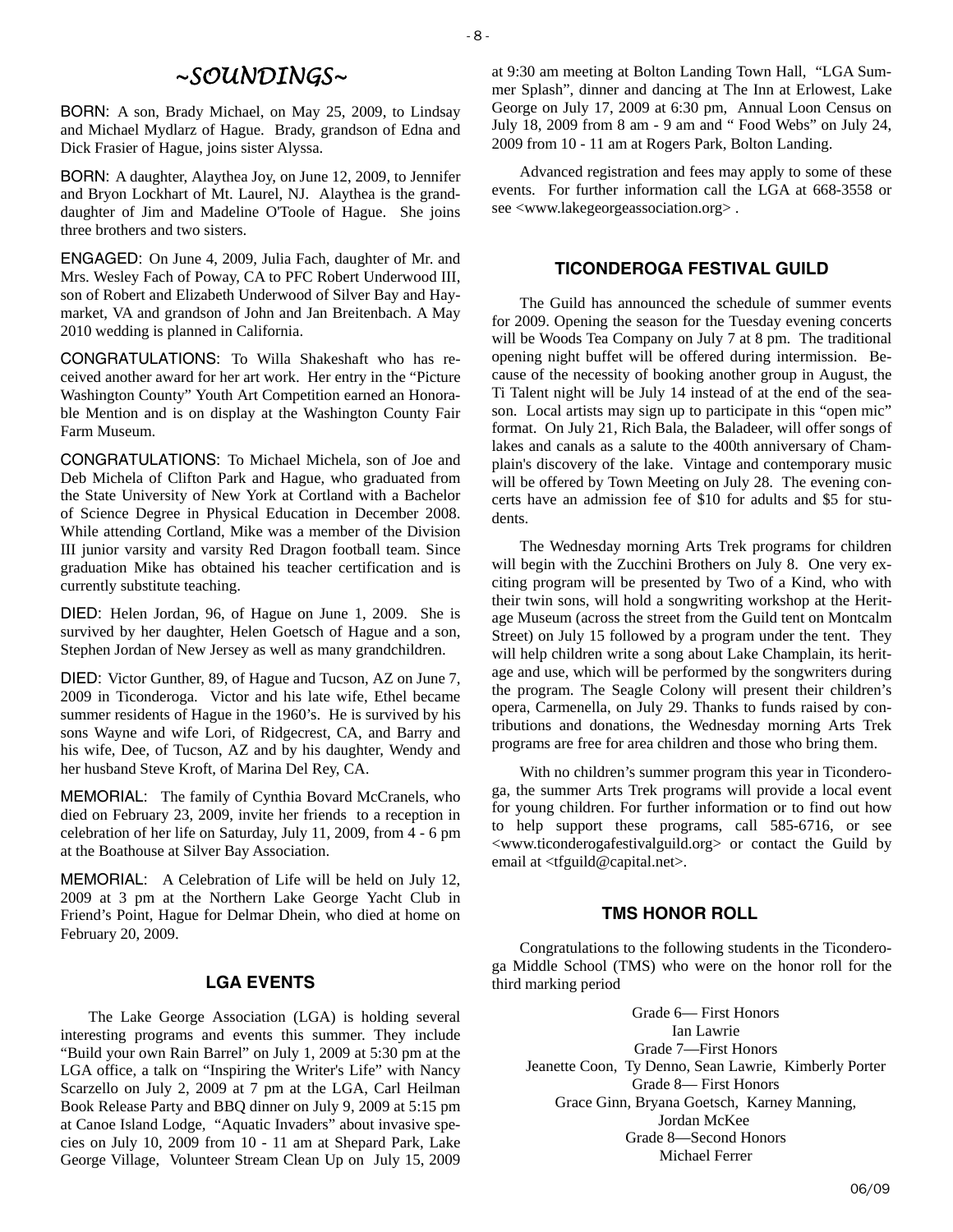# **Nature News** by Nancy Wotton Scarzello

#### **Close Encounters of the Snapping Turtle Kind**

Until last week, my experiences with snapping turtles were limited. When my children were little we named the route into town after the large snapper that crossed the road in front of our car, "the snapping turtle way". Over two feet long from head to tail, the kids thought the stegosaurus-like tail made it a living dinosaur. The next time I encountered one, I ended up moving it out of the bike path by approaching it from behind, picking up the 30-40 pound beast by the sides of its shell and with arms outstretched, walked it into the woods toward the river where I carefully set it down and backed away! (Don't move them this  $way \sim big$  mistake!) And my grandmother liked to tell the story of when my father was a kid and got tangled up with one of the little monsters. A young snapper had clamped down on his finger and the only way she could get it to let go was to cut the turtle's head off with a knife! It must have been a young one because even a small snapper can sever a finger while an adult is capable of amputating a human hand! Generally, we are not on the menu with fish and young waterfowl making up the majority of its diet  $\sim$  oh, look out baby ducks!

But during the first week and a half of June  $\sim$  this June  $\sim$  I became immersed in snapping turtles  $\sim$  up close and personal. The first encounter came early Sunday morning when I was birding with my parents (that's a bird story in itself!) and my father pulled the car onto the narrow shoulder of the Corduroy Road along Putnam Creek behind my home. We got out of the car to look for birds but found a female snapping turtle in the



*Snapping turtle laying eggs* 

midst of laying her eggs in the hole she had dug in the gravelly shoulder of the road under our rear bumper! Barely missing being run over hadn't slowed the process of egg laying, and we were able to witness the ping-pong-sized eggs dropping one by one into the hole beneath her. Since then I've seen

five more turtles laying eggs along the same stretch of road and four others on this side of the creek near my house! They seem to like the soft, sandy gravel along the road's shoulders where they can dig a hole about a foot deep with their hind legs, lay up to two dozen eggs and cover them back up fairly easily. This process can take a few hours ~ remember they move with the speed of a turtle. The one that decided to nest in the newlyplowed potato field took a day and a half to accomplish the task! Nests are vulnerable to predators at this stage where the fresh dirt-covering is a clue for foraging raccoons, foxes and skunks that a meal of fresh eggs lays beneath.

 For those that escape detection, the warmth of the sun will incubate them until late August/early September when they'll hatch and emerge from their sandy nest looking like half-dollarsized dinosaurs. They may roam around the nest area for a little bit before orienting themselves and heading for the water where they will live for the next 30-40+ years. Many hatchlings will die before they ever reach the water; emerging near roads they fall victim to cars, over land they become a meal for other animals. Even once they make it to the slow running and muddy, river, pond, creek or marsh (how do they know where to go? a mystery!), many will not make it to a defendable size.

The snapping turtle is the largest freshwater turtle in the U.S. An adult weighs upwards of 40 pounds with a shell about 14" long. Its tail is long with stegosaurus-like crests along the ridge, the head massive is as vicious as it looks. The snapper's neck is as long as its shell and can maneuver its head far over its back or strike a good distance sideways so picking it up by its shell, like I did, was not a good idea! I learned this bit about the reach of their strike zone *after* I had decided that the best photo of the one laying eggs next to the road by my house would be taken if I lay down on the road in front of it and zoomed in for a close-up. Thankfully she was too busy with the task at hand to care. Although most turtles can withdraw their head and tail into their shell for protection, the snapper cannot. The huge and powerful jaws terminate in hooks meant for ripping and tearing, and so the massive head remains exposed and poised to strike for both food and protection. Under water, partially embedded in the mud, these turtles look like a flat rock on the bottom of the pond. Here they can stalk their prey with head and neck ready to strike with the agility of a rattlesnake, hence the Latin name, *Chelydra serpentina*.

The turtles I saw all had moss-covered backs and coupled with the wear and scarring on their 14" long shells, indicated their maturity and age to be well over 20 years. The snapper's survival as a species relies on its longevity and access to egglaying sites year after year. The ease with which the hatchlings can get back to the water  $\sim$  without being run over or eaten on the way  $\sim$  is also as important as maintaining naturally vegetative shorelines for them to travel. Late summer, I'll be ready with my camera again when the hatchlings emerge and will readily help them out of the road. Next time though, I'll let their mother move along unassisted by me  $\sim$  unless it's to stop traffic while she passes by at her own pace.

## **SEEN ABOUT TOWN ON MEMORIAL DAY**